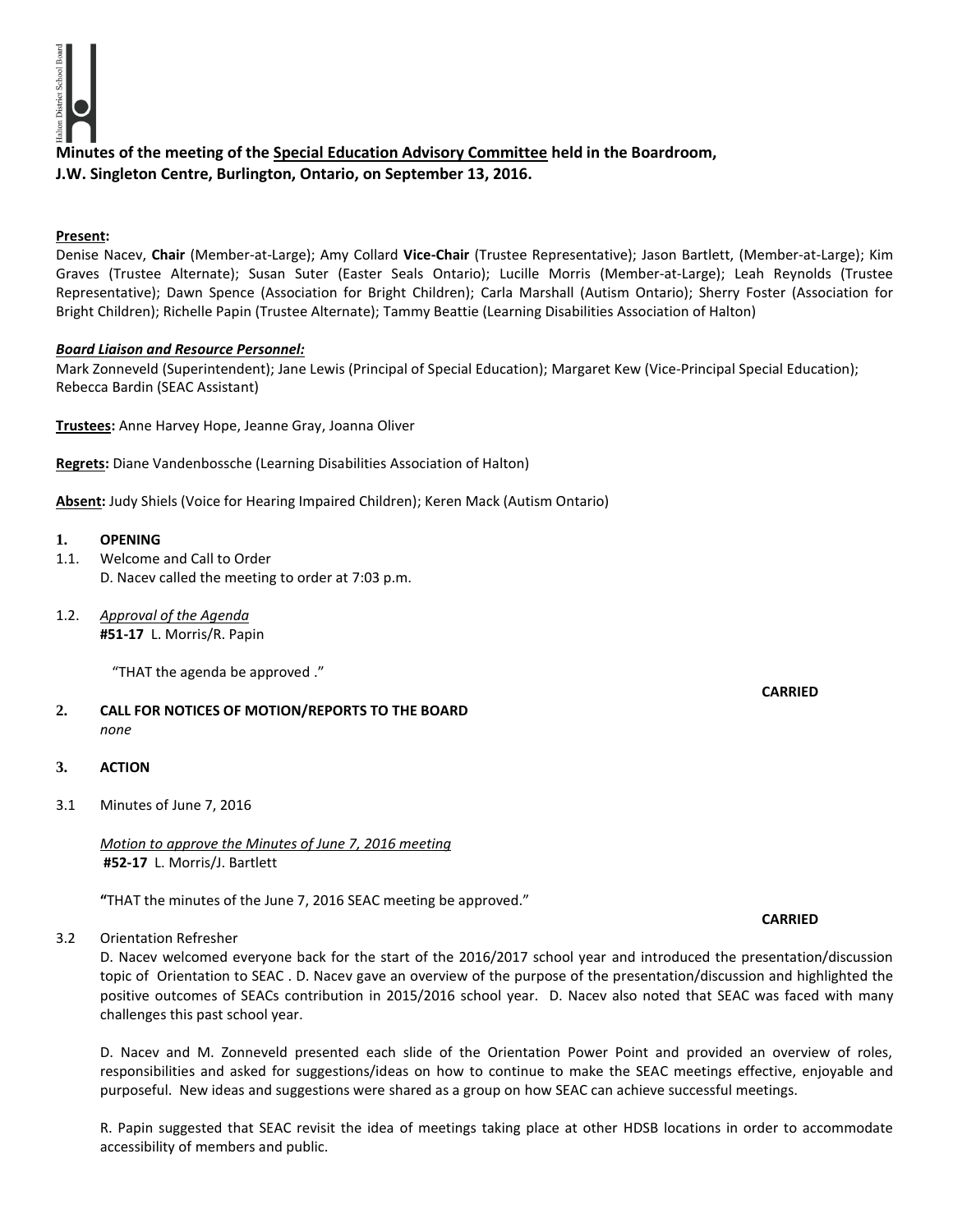J. Bartlett brought forward the discussion of quorum and requested clarification surrounding quorum of SEAC. This was discussed amongst the group and determined that quorum is reached at 6+1.

Questions, suggestions and discussion ensued amongst the group pertaining to SEAC meeting protocols. M. Zonneveld suggested that SEAC continue to be cognizant of the language being used in a motion as a request or recommendation to the staff and the Board.

M. Zonneveld presented an overview of the total number of students with IEP's and exceptionalities within HDSB. Discussion ensued surrounding the profiles of students and the programs, services and plans moving forward and how to continue to serve and support these students and meet their specific needs. J. Gray questioned if the number of students with IEP's determines Special Education funding within a school board. M. Zonneveld responded that Ministry funding is not impacted by the number of students we have with IEPs.

K. Graves suggested that the information that is available on the SEAC site be available to the public. M. Zonneveld responded that all departments are welcome to suggest new content for the hdsb website and it will be reviewed and further discussed.

D. Nacev concluded the presentation and thanked the members for their discussion and contribution. D. Nacev expressed her enthusiasm in continuing the work of SEAC and engaging in a well-planned year of meetings.

M. Zonneveld thanked SEAC on behalf of all staff of HDSB for their continued time and support and expressed that the members contributions are recognized and making a difference with all students.

#### **4. QUESTIONS FROM THE PUBLIC**

None

#### **5. SEAC DISCUSSION/QUESTION PERIOD**

T. Beattie mentioned that there were 33 students on the wait list for the Learning Centre and would like to know what supports will they be given throughout the school year to compensate for this change.

M. Zonneveld responded that there are plans in place to support students who were referred to the Learning Centre. These students were not on a wait list for September and are in a regular class receiving assistance within the school. Conversations are continuing with each school to ensure that these students/staff are receiving support along with all other students that have this learning profile. A commitment has been made to individually track these students, follow up and report back to trustees on the results of those specific students.

M. Zonneveld referred to the SEAC Question/Response document and mentioned that this document has been updated and all questions have been responded to. R. Bardin will email SEAC the link to the updated document.

C. Marshall has heard from many parents who are concerned that there have been cuts to EA's within classrooms. Parents would like to know how EA's are being allocated.

M. Zonneveld responded that the outcome of the EA allocation review will be coming this fall. Budget allocation for EA's is the same this year as prior years. The system allocates a high percentage of EA's in late Spring – this is based on the needs known at that time. Every September there is an adjustment period needed to determine the change in needs. Needs can look very different by the end of September due to routines, growth/development, staff changes etc. therefor the EA allocation is reviewed in September.

C. Marshall would like to know how Autism Ontario can guide and direct the parents that are contacting them with these concerns? M. Zonneveld encourages parents to continue to communicate and collaborate with the school. Should the schools require assistance, they can contact the supports that are available to them at the board.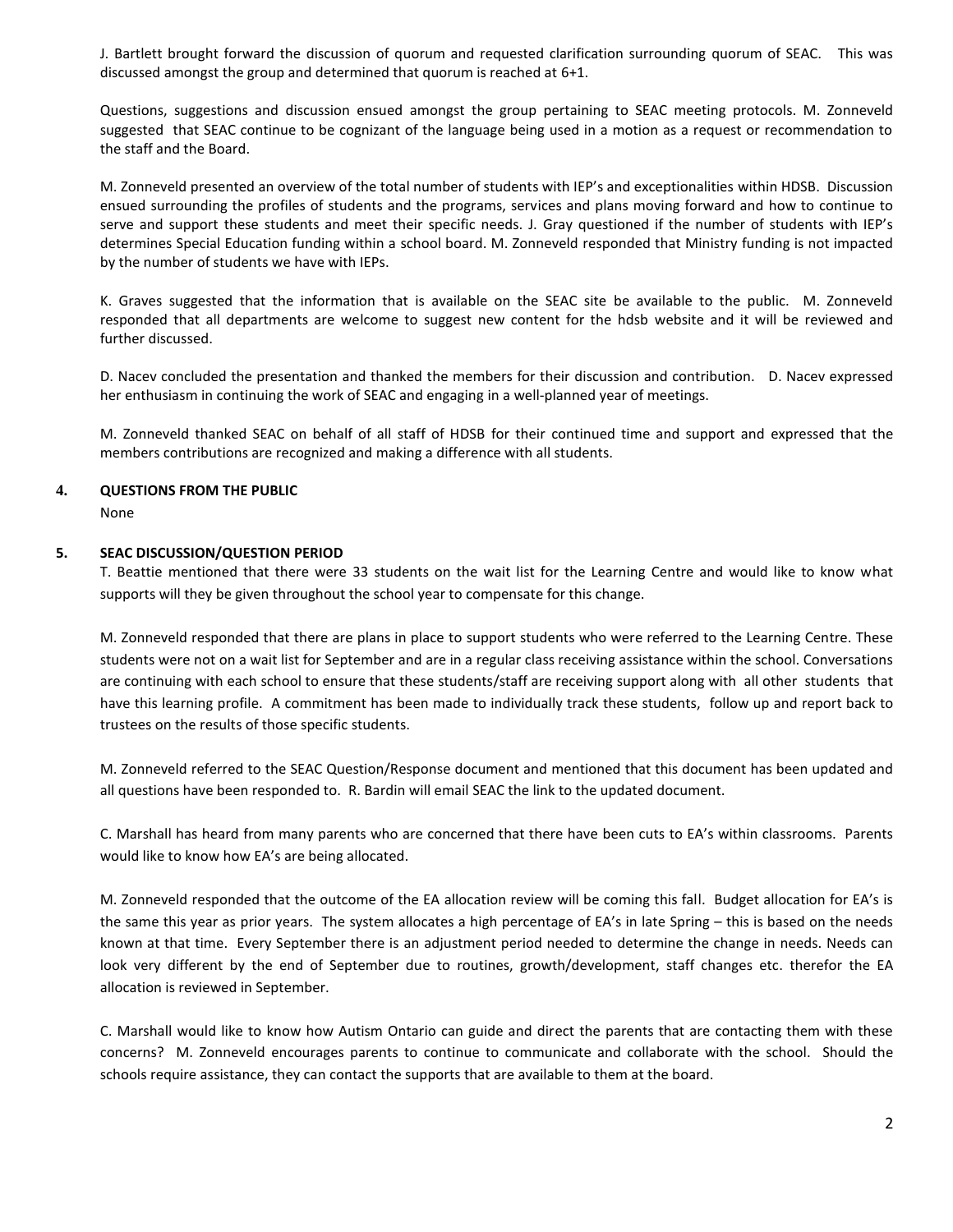### **6.0 COMMUNICATION TO SEAC AND CURRENT SUCCESSES**

### 6.1 Superintendent's Report

SEAC Meeting - Sept 13, 2016 - Superintendent's Report

1. Self-Contained Classes Admin Procedure (attached) – This admin procedure has been drafted to clarify that selfcontained classes are not subject to school boundary reviews, and that Student Services maintains oversight for opening, relocation and closure. Feedback from SEAC is welcome.

A. Collard requested an agenda item to review the admin procedure at the next SEAC meeting. M. Zonneveld will confirm the timing of the Board meeting that this will be brought forward.

2. Board Planning and Preparation Schedule Admin Procedure – This admin procedure has been drafted to help coordinate the timing of reports and decisions at the board table over the course of each year. SEAC should note the proposed dates for the Special Education Plan and provide feedback. (October 5th Board meeting)

S. Foster requested that this item be on a future SEAC agenda. Would like to discuss how SEAC present the needs of students in a more comprehensive way.

A. Collard responded that the limitation on time is that delegations are limited to 5 minutes by bylaws – presentations receive 10 minutes. Input provided by SEAC at budget workshops offered considerable value. A. Collard mentioned that she would like to see the presentation to the Board from SEAC come sooner.

K. Graves suggested that SEAC prepare a comprehensive written recommendation and report that goes to the board.

- 3. Special Education Review update We are in the final process of contracting two consultants to conduct this review. The scope and areas of focus will be determined by a Steering Committee which will include, but is not limited to, Student Services staff, school administrators, a trustee, and a SEAC member. The review may include an analysis of information and data, a literature review, interviews with stakeholders, and comparisons of services and practices with other boards. A final report is anticipated late January/early February.
- 4. Reviews update EA Allocation Review summary and recommendations will be coming to SEAC this fall. Supervision of Students with Safety Risks Review will continue this fall, with more details to follow. Gifted Screening and Assessment Review conclusion may be included in Special Education Review.
- 5. Ontario Autism Program The Board has received approximately \$200 000 in additional funding for the next two years. We have not received the details of how these funds may be spent, but are certain that some funds can be used to hire additional staff. We are in the process of hiring another ABA Facilitator who will provide additional support for the Connections Process and also be an additional resource supporting students and staff in schools.
- 6. New Board Website Our board website has been completely redesigned, with the launch occurring at the beginning of September. One of the new features is that it is accessible to individuals who have a visual impairment and use an online reader. All of our documents are being re-formatted to make them accessible, and this will occur over time as it is quite an extensive process. For an example of the changes see the differences between the two Admin Procedures included in this report. (Board Planning in old format, Self-Contained Classes in accessible format)
- 6.2 Association Reports LDAH – T. Beattie
	- Submitted an application for a new PRO Grant and are pleased to announce we received \$8500 to run our free lecture series and parent tool kit workshops across Halton.
	- Fall schedule for Remedial Instruction using OG Methodology is filling up and starting this week.
	- Keyboarding classes are also getting under way.